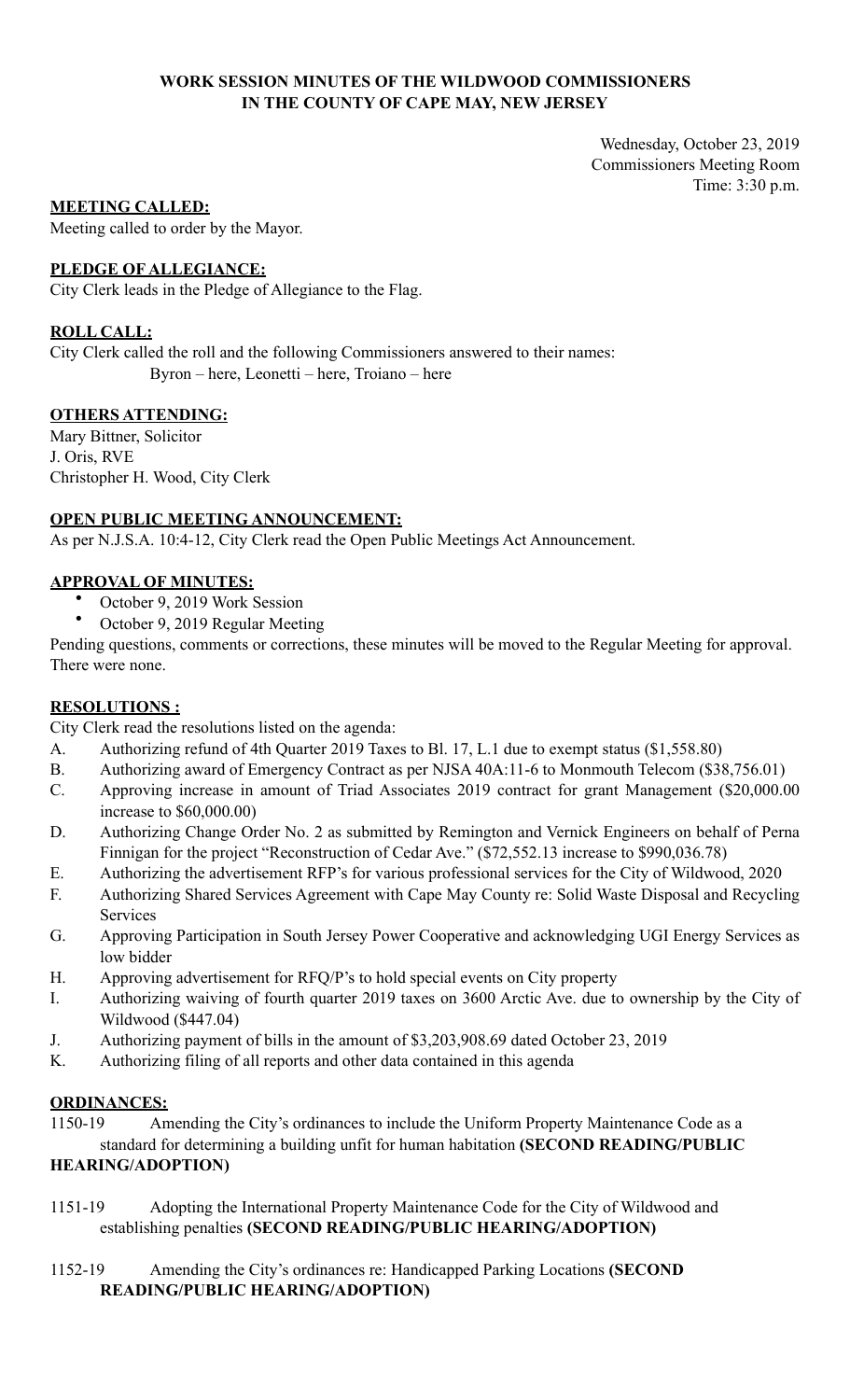## 1153-19 Amending the City's ordinances RE: Fees for Bulk Trash Pick-up **(INTRODUCTION/FIRST READING)**

# **APPLICANTS:**

None

# **NEW BUSINESS:**

None

# **REPORTS:**

- Engineer's Report On file in the Engineer's Office.
- Sale of City of Wildwood Bond Anticipation Notes To be read into the record during the regular meeting by the CFO.

# **EXECUTIVE SESSION:**

None

**ADJOURNED:** There being no further business to be discussed, this Work Session was adjourned at 3:38 p.m. Remarks as typed highlighted not verbatim as to subject matter. MOTION: Byron SECONDED: Leonetti ROLL CALL: Byron – Yes, Leonetti – Yes, Troiano – Yes

PETER BYRON, COMMISSIONER

 $\mathcal{L}_\mathcal{L} = \mathcal{L}_\mathcal{L} = \mathcal{L}_\mathcal{L} = \mathcal{L}_\mathcal{L} = \mathcal{L}_\mathcal{L} = \mathcal{L}_\mathcal{L} = \mathcal{L}_\mathcal{L} = \mathcal{L}_\mathcal{L} = \mathcal{L}_\mathcal{L} = \mathcal{L}_\mathcal{L} = \mathcal{L}_\mathcal{L} = \mathcal{L}_\mathcal{L} = \mathcal{L}_\mathcal{L} = \mathcal{L}_\mathcal{L} = \mathcal{L}_\mathcal{L} = \mathcal{L}_\mathcal{L} = \mathcal{L}_\mathcal{L}$ 

 $\mathcal{L}_\mathcal{L} = \mathcal{L}_\mathcal{L} = \mathcal{L}_\mathcal{L} = \mathcal{L}_\mathcal{L} = \mathcal{L}_\mathcal{L} = \mathcal{L}_\mathcal{L} = \mathcal{L}_\mathcal{L} = \mathcal{L}_\mathcal{L} = \mathcal{L}_\mathcal{L} = \mathcal{L}_\mathcal{L} = \mathcal{L}_\mathcal{L} = \mathcal{L}_\mathcal{L} = \mathcal{L}_\mathcal{L} = \mathcal{L}_\mathcal{L} = \mathcal{L}_\mathcal{L} = \mathcal{L}_\mathcal{L} = \mathcal{L}_\mathcal{L}$ 

 $\mathcal{L}_\mathcal{L} = \mathcal{L}_\mathcal{L} = \mathcal{L}_\mathcal{L} = \mathcal{L}_\mathcal{L} = \mathcal{L}_\mathcal{L} = \mathcal{L}_\mathcal{L} = \mathcal{L}_\mathcal{L} = \mathcal{L}_\mathcal{L} = \mathcal{L}_\mathcal{L} = \mathcal{L}_\mathcal{L} = \mathcal{L}_\mathcal{L} = \mathcal{L}_\mathcal{L} = \mathcal{L}_\mathcal{L} = \mathcal{L}_\mathcal{L} = \mathcal{L}_\mathcal{L} = \mathcal{L}_\mathcal{L} = \mathcal{L}_\mathcal{L}$ 

ANTHONY LEONETTI, COMMISSIONER

ERNEST TROIANO, JR., MAYOR

ATTEST:\_\_\_\_\_\_\_\_\_\_\_\_\_\_\_\_\_\_\_\_\_\_\_\_\_\_\_\_\_\_\_\_\_\_

CHRISTOPHER H. WOOD, CITY CLERK

DATE MINUTES APPROVED: CHRISTOPHER H. WOOD, CITY CLERK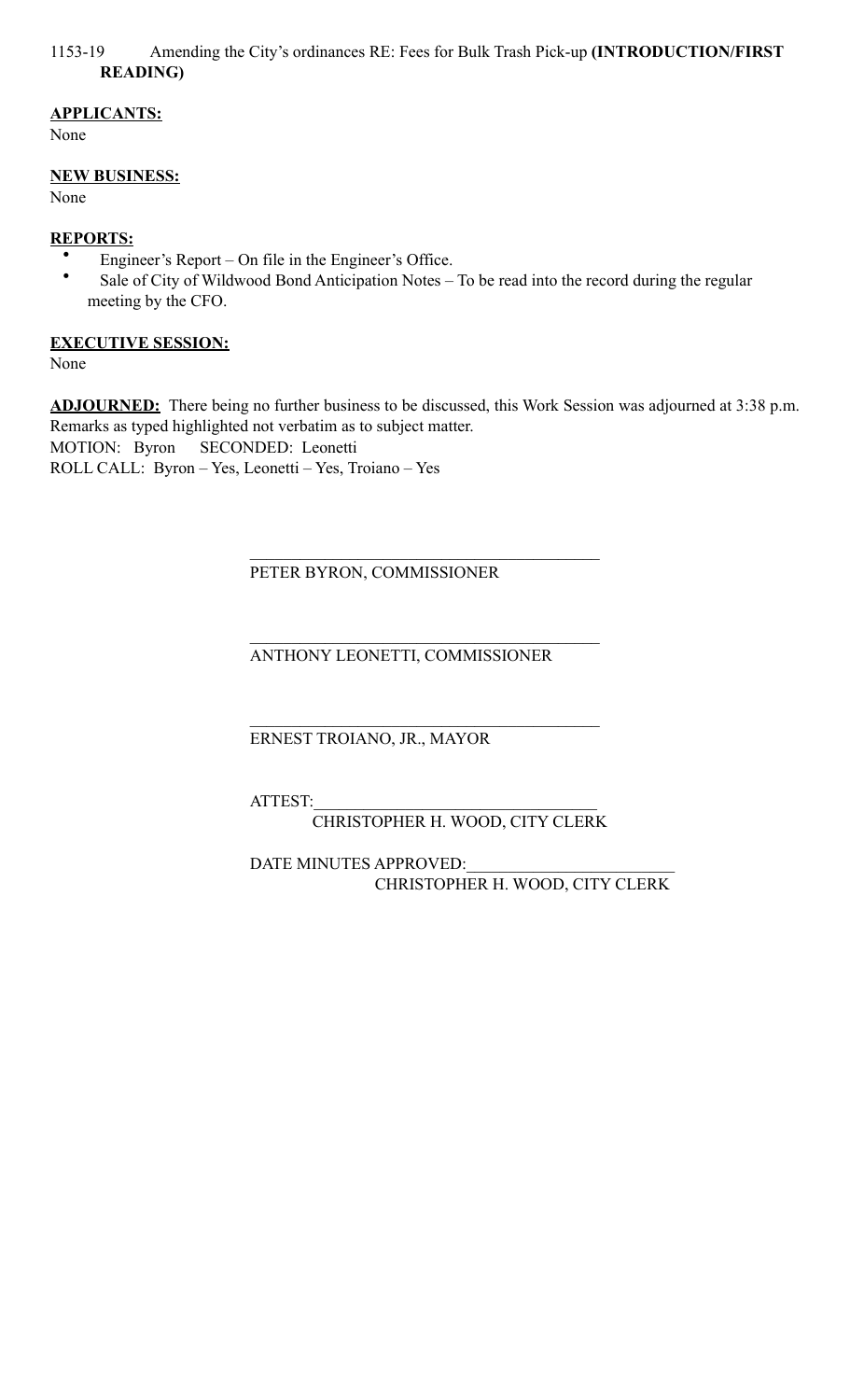## **REGULAR COMMISSION MINUTES OF THE WILDWOOD COMMISSIONERS IN THE COUNTY OF CAPE MAY, NEW JERSEY**

Wednesday, October 23, 2019 Commissioner's Meeting Room Time: 3:39 p.m.

### **MEETING CALLED**

Meeting called to order by the Mayor.

### **PLEDGE OF ALLEGIANCE**

City Clerk leads in the Pledge of Allegiance to the Flag.

### **ROLL CALL**

City Clerk called the roll and the following Commissioners answered to their names: Byron – here, Leonetti – here, Troiano - here

### **OTHERS ATTENDING**

Mary Bittner, Solicitor J. Oris, RVE Christopher H. Wood, City Clerk

# **OPEN PUBLIC MEETING ANNOUNCEMENT**

As per N.J.S.A. 10:4-12, City Clerk read the Open Public Meetings Act Announcement.

### **EARLY PUBLIC COMMENT:**

• None

### **APPROVAL OF MINUTES:**

- October 9, 2019 Work Session
	- October 9, 2019 Regular Meeting

MOTION: Leonetti SECOND: Byron ROLL CALL: Byron – Yes, Leonetti – Yes, Troiano – Yes

**RESOLUTIONS**: City Clerk read the resolutions listed on the agenda.

333-11-19 Authorizing refund of 4th Quarter 2019 Taxes to Bl. 17, L.1 due to exempt status (\$1,558.80)

- 334-11-19 Authorizing award of Emergency Contract as per NJSA 40A:11-6 to Monmouth Telecom
- (\$38,756.01)
- 335-11-19 Approving increase in amount of Triad Associates 2019 contract for grant Management (\$20,000.00 increase to \$60,000.00)
- 336-11-19 Authorizing Change Order No. 2 as submitted by Remington and Vernick Engineers on behalf of Perna Finnigan for the project "Reconstruction of Cedar Ave." (\$72,552.13 increase to \$990,036.78)
- 337-11-19 Authorizing the advertisement RFP's for various professional services for the City of Wildwood, 2020
- 338-11-19 Authorizing Shared Services Agreement with Cape May County re: Solid Waste Disposal and Recycling Services
- 339-11-19 Approving Participation in South Jersey Power Cooperative and acknowledging UGI Energy Services as low bidder
- 340-11-19 Approving advertisement for RFQ/P's to hold special events on City property
- 341-11-19 Authorizing waiving of fourth quarter 2019 taxes on 3600 Arctic Ave. due to ownership by the City of Wildwood (\$447.04)
- 342-11-19 Authorizing payment of bills in the amount of \$3,203,908.69 dated October 23, 2019
- 343-11-19 Authorizing filing of all reports and other data contained in this agenda

MOTION: Byron SECOND: Leonetti ROLL CALL: Byron – Yes, Leonetti –Yes, Troiano – Yes

ORDINANCES:

1150-19 Amending the City's ordinances to include the Uniform Property Maintenance Code as a standard for determining a building unfit for human habitation **(SECOND READING/PUBLIC HEARING/ADOPTION)**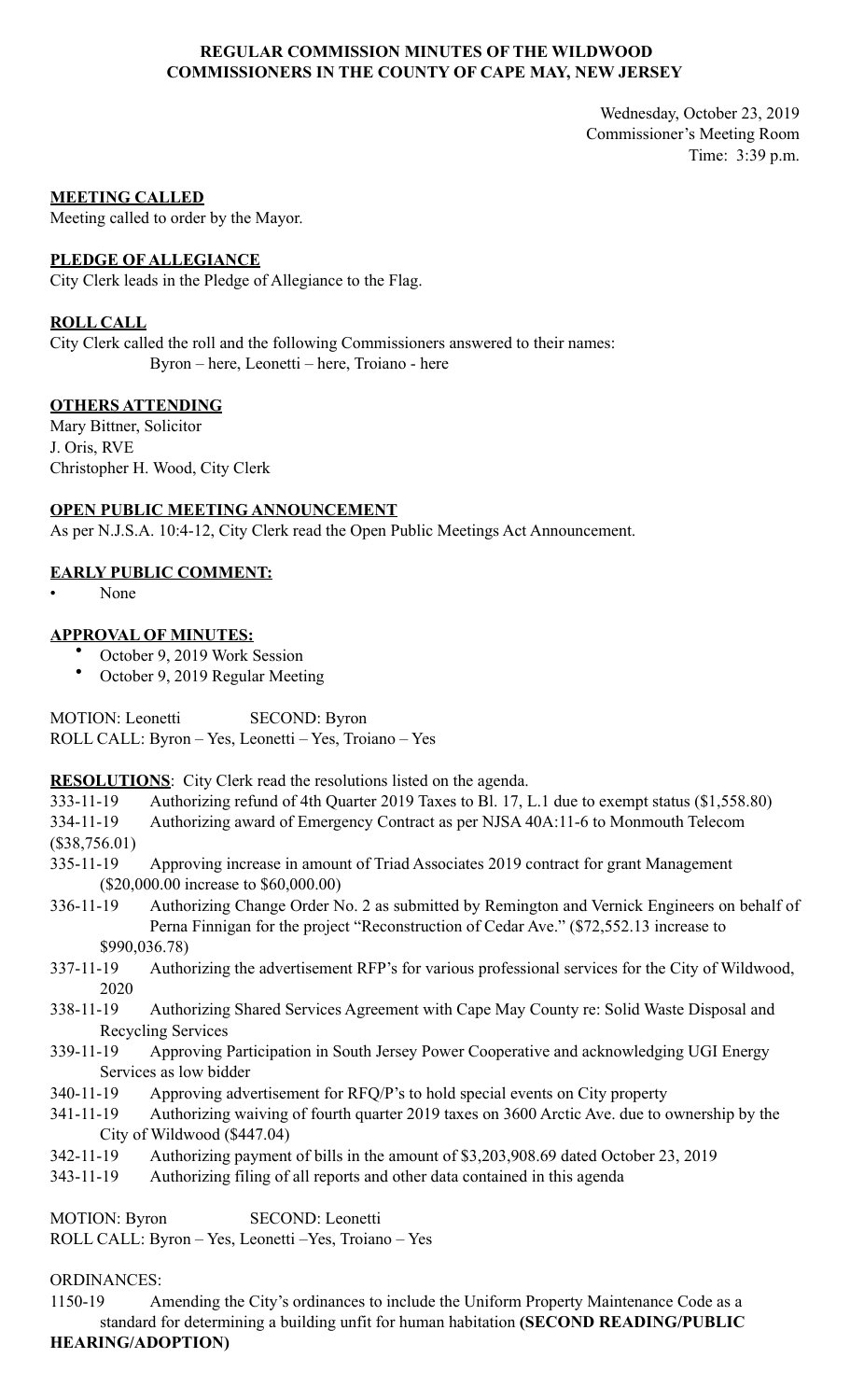| MOTION TO OPEN THE PUBLIC HEARING:<br>Troiano<br>ROLL CALL: Byron - Yes, Leonetti - Yes, Troiano - Yes<br>No Public Comment.                                                           | SECOND: Leonetti        |
|----------------------------------------------------------------------------------------------------------------------------------------------------------------------------------------|-------------------------|
| MOTION TO CLOSE THE PUBLIC HEARING: Troiano<br>ROLL CALL: Byron - Yes, Leonetti - Yes, Troiano - Yes                                                                                   | <b>SECOND: Leonetti</b> |
| MOTION TO ADOPT: Troiano<br><b>SECOND: Byron</b><br>ROLL CALL: Byron - Yes, Leonetti - Yes, Troiano - Yes<br>The Mayor announced that Ordinance 1150-19 has passed Second Reading.     |                         |
| Adopting the International Property Maintenance Code for the City of Wildwood and<br>1151-19<br>establishing penalties (SECOND READING/PUBLIC HEARING/ADOPTION)                        |                         |
| MOTION TO OPEN THE PUBLIC HEARING:<br>Troiano<br>ROLL CALL: Byron - Yes, Leonetti - Yes, Troiano - Yes<br>No Public Comment.                                                           | SECOND: Leonetti        |
| MOTION TO CLOSE THE PUBLIC HEARING: Troiano<br>ROLL CALL: Byron - Yes, Leonetti - Yes, Troiano - Yes                                                                                   | <b>SECOND: Byron</b>    |
| MOTION TO ADOPT: Troiano<br><b>SECOND</b> : Leonetti<br>ROLL CALL: Byron - Yes, Leonetti - Yes, Troiano - Yes<br>The Mayor announced that Ordinance 1151-19 has passed Second Reading. |                         |
| Amending the City's ordinances re: Handicapped Parking Locations (SECOND<br>1152-19<br><b>READING/PUBLIC HEARING/ADOPTION)</b>                                                         |                         |
| MOTION TO OPEN THE PUBLIC HEARING:<br>Troiano<br>ROLL CALL: Byron - Yes, Leonetti - Yes, Troiano - Yes<br>No Public Comment.                                                           | <b>SECOND: Byron</b>    |
| MOTION TO CLOSE THE PUBLIC HEARING:<br>Troiano<br>ROLL CALL: Byron - Yes, Leonetti - Yes, Troiano - Yes                                                                                | <b>SECOND:</b> Leonetti |
| MOTION TO ADOPT: Troiano<br><b>SECOND: Byron</b><br>ROLL CALL: Byron - Yes, Leonetti - Yes, Troiano - Yes<br>The Mayor announced that Ordinance 1152-19 has passed Second Reading.     |                         |

1153-19 Amending the City's ordinances RE: Fees for Bulk Trash Pick-up **(INTRODUCTION/FIRST READING)** 

MOTION TO INTRODUCE: Troiano SECOND: Leonetti ROLL CALL: Byron – Yes, Leonetti –Yes, Troiano – Yes The Mayor announced that Ordinance 1153-19 has passed First Reading.

**PUBLIC COMMENT:** During regularly scheduled Board of Commissioners Meeting. Remarks are limited to five (5) minutes per person. The City Clerk will be keeper of time and advise speaker when time has expired. Each member of the public will be permitted to speak only once per meeting. Criticism of public employees will be directed to the Human Resources Department during work hours only.

Joe Gursio – Asked the Commissioners about the report he saw about Wildwood being the worst city in New Jersey. The Mayor said that's B.S. statement, that the statistics used to make the claim don't add up.

### **ADJOURNED:**

There being no further business to discuss, this meeting was adjourned at 3:44 pm. Remarks as typed highlighted not verbatim as to subject matter. MOTION: Leonetti SECOND: Byron

ROLL CALL: Byron – Yes, Leonetti – Yes, Troiano – Yes